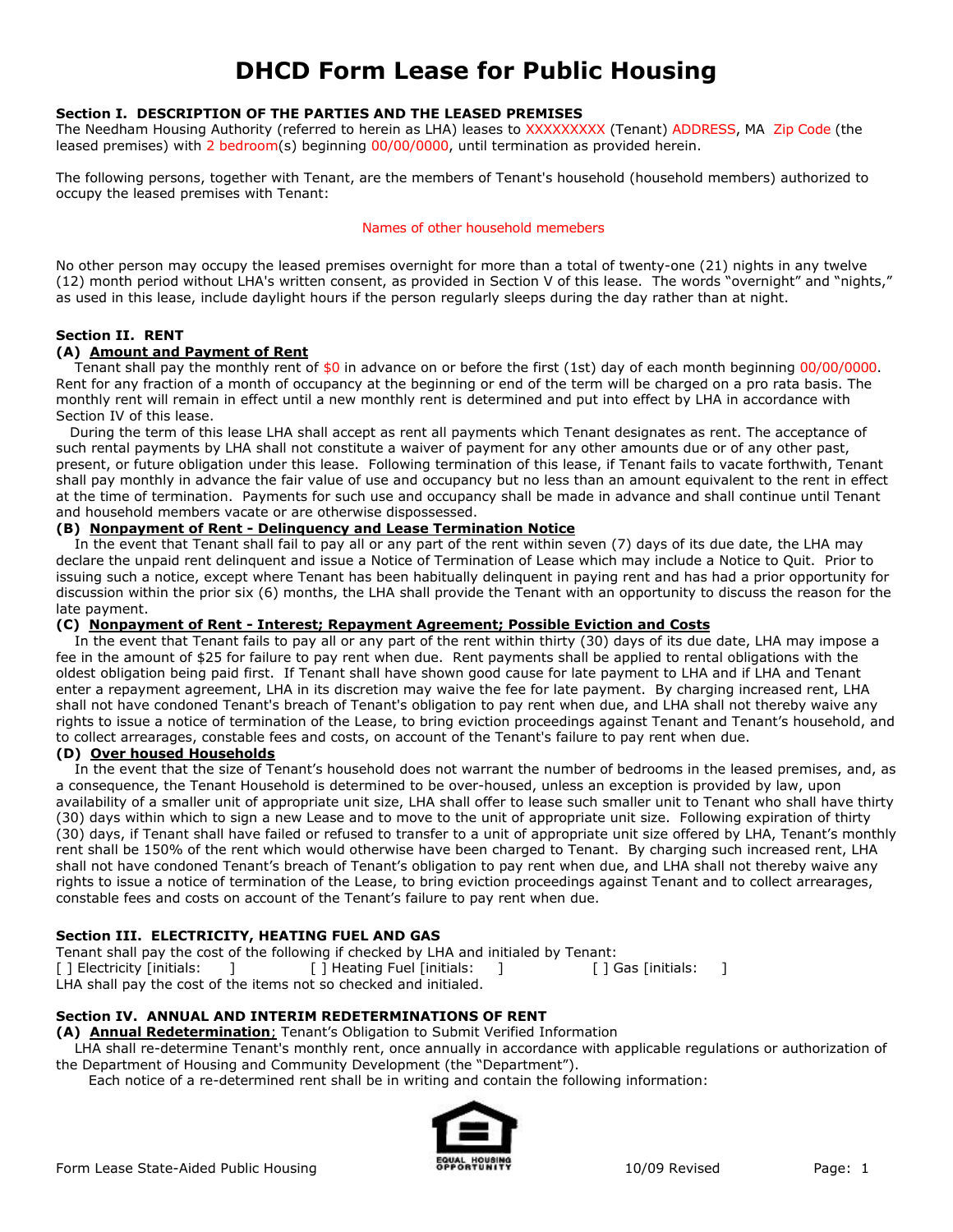1. The rental amount and the date when it will be effective:

 2. The calculation of Tenant's monthly gross household income and monthly net household income used by LHA in determining Tenant's rent:

 3. Tenant's right to, and the method of obtaining a hearing under the grievance procedure in the event of a factual error.

 For purposes of redetermination of rent (and for determining continued eligibility and appropriateness of unit size), Tenant shall submit, within thirty (30) days after a request from LHA, signed, complete, and accurate statements and/or other information setting forth pertinent facts as to eligibility, income, exclusions, deductions, employment, and household composition of Tenant and Tenant's household. Tenant shall also provide authorization for LHA to obtain verification of such information from reliable sources with knowledge of the facts in order to insure its accuracy.

### **(B) Interim Redetermination on Account of Increased Income**

 An increase of ten percent (10%) or more in Tenant's monthly gross household income (the gross amount of income received by Tenant and household members during a month computed as provided in the Department's regulations) shall require a rent redetermination by LHA, and Tenant shall report any such increase (including any changes in income, exclusions and deductions) to LHA by the seventh (7th) day of the month following the increase together with authorization for verification.

 Rent increases on account of such an increase will be effective no less than fourteen (14) days after LHA sends Tenant a notice of re-determined or adjusted rent; such notice may be sent before LHA verifies the increase. If Tenant fails to report an increase of ten percent (10%) or more in monthly gross household income (or to provide sufficient information upon which to calculate the rent) by the seventh (7th) day of the following month, any increase in redetermined or adjusted rent shall be effective retroactively so as to begin on the first day of the second month following the month in which the increase occurred.

### **(C) Receipt of Delayed Payments of Income**

 If Tenant or another household member receives delayed payments of income (such as receipt of retroactive wage increases or receipt of worker's compensation, SSI, or SSDI benefits for the time period while the claim for benefits was being determined), if such income has not been previously reported, Tenant shall report receipt of the income to LHA within seven (7) days after receipt. An additional rental amount shall be computed by the percentage set out in the Department's regulations and charged on account of so much of the income which, if not delayed, would have been paid at a prior time during Tenant's tenancy at LHA. Tenant shall pay the additional rental amount due on account of such income (without interest) upon receipt of a bill from LHA.

### **(D) Consequences of Nondisclosure or Misrepresentation of** Income

 If Tenant misrepresents, fails to disclose, or fails to disclose in a timely manner pertinent information affecting the Tenant's net household income, Tenant shall pay to LHA any rent which should have been paid but for Tenant's misrepresentation or nondisclosure, and any applicable interest for the period of nonpayment. Such misrepresentation or nondisclosure shall also constitute cause for termination of this lease and eviction if the consequent underpayment of rent was 10% or more of the monthly rent which should have been paid.

### **(E) Interim Redetermination on Account of Decreased Income**

 If Tenant's monthly gross household income decreases, rent shall be redetermined if the Tenant requests a redetermination and authorizes verification of the decrease. Any rent decrease shall be effective on the first rent payment day after LHA receives reliable verification of the decrease or at such earlier time as the LHA shall find to be warranted in the event that verification is delayed.

# **Section V. OCCUPANCY AND USE OF LEASED PREMISES**

### **(A) Tenant and Household Members**

 Tenant shall not assign this lease and shall not sublet or transfer possession of the leased premises. Tenant shall not take in boarders or lodgers and shall not use or permit use of the leased premises for any purpose other than as a private dwelling solely for Tenant and the other members of Tenant's household who are listed in Section I of this lease or who are listed on a subsequent written lease addendum. Tenant and each other household member must physically occupy the leased premises as his or her principal place of residence for at least nine (9) months during any twelve (12) month period unless good cause is shown for a longer absence, such as involuntary absence attributable to illness or absence of a household member who is a full-time student. If Tenant or a household member without such cause shall fail to occupy the leased premises for the minimum of nine (9) months during any twelve (12) month period, Tenant shall delete such person from the lease within thirty (30) days of the failure.

### **(B) Guests**

 Tenant and other household members may have guests provided that Tenant shall be responsible for the conduct of any guest while in the leased premises or on LHA property and shall take reasonable steps to supervise the conduct of any guest, including a guest of a household member. No guest may stay overnight (as defined in Section I) for more than a total of twenty-one (21) nights in any twelve (12) month period without LHA's written approval of a temporary extension of the guest's stay. Tenant shall not accept any compensation from an overnight guest for his or her stay in the leased premises. If notwithstanding adequate supervision, a guest behaves in a manner which violates any of Tenant's Obligations set out in Section IX, among its remedies LHA may require that Tenant take steps to insure that the individual involved shall not be a guest of Tenant or of any household member again in the future. In addition, if a guest damages or destroys LHA property, among its remedies LHA may require that the Tenant shall pay the cost of repair or replacement.

Tenant shall notify LHA of the length of the stay of an overnight guest within a reasonable time following an overnight

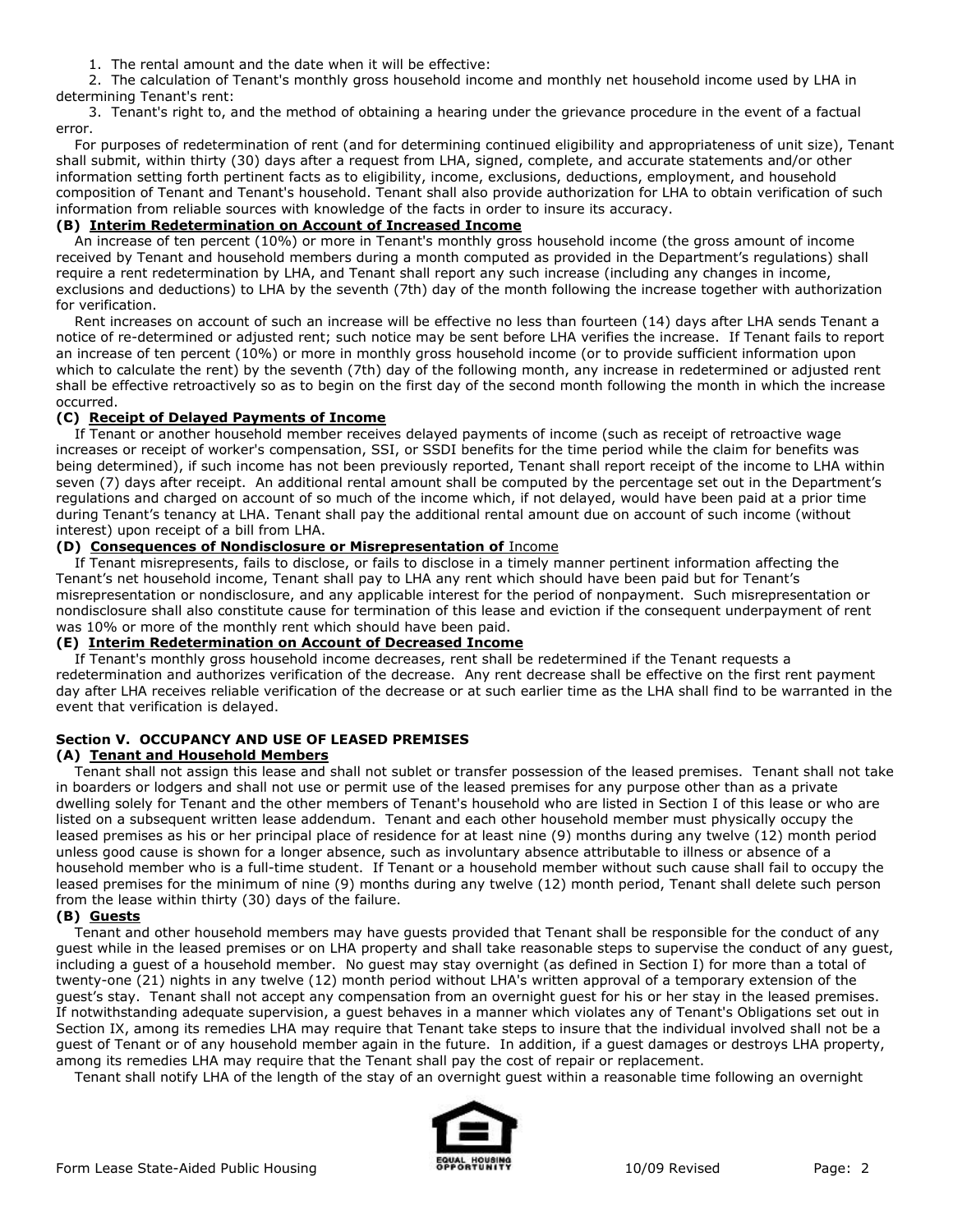stay; such notice shall be confidential and, provided that the guest has not been barred from the premises and has not committed lease violations during his or her stay, the notice shall only be used by LHA for enforcement of the foregoing provision as to the permissible stay of a guest in the leased premises.

 Each household member shall take reasonable steps to supervise the conduct of his or her guests. Failure of a household member to take such steps shall constitute good cause for LHA to request deletion of the household member from the lease in the manner provided in Section XI if his or her guest violates the provisions of the lease and the violation constitutes cause for termination of the lease but LHA in its discretion does not seek such termination.

 If an individual, whom Tenant or a household member knows or should have known to have a history of serious crimes or of antisocial conduct, is a guest of Tenant or the household member, this circumstance shall be deemed a lack of adequate supervision if the guest violates the provisions of the lease.

 For purposes of this lease an employee of Tenant or of a household member, other than a personal care attendant, shall be deemed to be a guest.

### **(C) Personal Care Attendant**

 In the event Tenant or a household member has a disability and as a consequence of that disability requires the services of a full-time, live-in personal care attendant, any such personal care attendant, who is not paid for the fair value of his or her services to the disabled person, must be approved as an additional household member pursuant to Section XII of this lease prior to his or her residing in the leased premises. Any such full-time, live-in personal care attendant, who is to be paid for the fair value of his or her services to the disabled person, shall be screened in the same manner as an applicant for public housing and, if he or she is found to be qualified, he or she may reside in the premises without being added as a household member but at LHA's request shall verify that he or she is working full-time as a personal care attendant for the disabled person and is receiving wages for the fair value of these services.

#### **(D) Remaining Members of a Household**

In the event that Tenant ceases to occupy the leased premises, one or more remaining members of Tenant's household may be given permission for continued occupancy, provided that: (1) Tenant is not relocating to public or assisted housing elsewhere and is current in his or her financial obligations to LHA and is not subject to eviction proceedings; (2) the remaining members of the household are eligible and qualified for public housing and (excepting a newborn of a household member) have resided in the leased premises for at least one year, and; (3) at least one adult member (or emancipated minor member) of the household applies for and signs a new lease with LHA. In the event of divorce or separation between household members, one of whom is the Tenant, or entry of a protective order for one household member against another, a Massachusetts court with jurisdiction may determine who shall be eligible for continued occupancy, and if those persons do not include the Tenant named in this lease, the Tenant shall vacate. In the event that any such remaining members of Tenant's household are approved for continued occupancy, if the size of the leased premises is no longer appropriate for the household, such remaining members shall transfer to a smaller unit if and when offered by LHA.

#### **(E) Other Legal Use of the Leased Premises**

 With the LHA's prior written approval, Tenant and household members may engage in legal profit-making activities which are incidental to the primary use of the unit as a private dwelling if suitable general liability insurance coverage is provided insofar as LHA shall deem it necessary, and if the activities will: (i) not be likely to cause any disturbance or inconvenience to neighbors; (ii) comply with any applicable zoning and any applicable federal, state or local licensing requirements; (iii) not significantly increase utility or water consumption (unless Tenant separately pays for utilities); and (iv) not result in any other additional expense to LHA. At any time LHA may withdraw permission if any of these conditions are violated.

# **(F) Appropriate Unit Size: Maximum Persons**

 The leased premises are to be considered of appropriate unit size so long as Tenant, other household members, and any full-time, live-in personal care attendant, who are the opposite sex, age eight (8) or over, excepting husband and wife (or those living as husband and wife), do not have to share a bedroom, and so long as no more than two (2) persons share any bedroom. Husband and wife (or those in a similar living arrangement) must share a bedroom as must same sex household members. Persons of the opposite sex, age eight (8) or over, may share a bedroom at the Tenant's irrevocable election, and if such an election is made the leased premises will be deemed to be of appropriate unit size even if a bedroom is so shared.

 Exceptions may be made under applicable regulations or authorizations of the Department. In no event shall Tenant permit more occupants than the number of occupants permissible under the provisions of the State Sanitary Code to occupy the leased premises. In no event shall Tenant request authorization of a household with members in excess of such number of permissible occupants.

#### **Section VI. TRANSFERS**

### **(A) Decreases in Household Size**

 In the event that the size of Tenant's household decreases by one or more members and as a consequence the leased premises are no longer of appropriate unit size, unless an exception is provided by law, upon availability of a smaller unit of appropriate unit size, LHA shall offer to lease such unit to Tenant who shall have thirty (30) days within which to sign a new lease and to move to the unit of appropriate unit size. Following expiration of thirty (30) days, Tenant shall vacate the leased premises.

#### **(B) Increases in Household Size**

 In the event that one or more household members are added to this lease as provided in Section XII and as a consequence the appropriate unit size for the household increases, LHA shall approve an application to transfer the household to a larger unit of appropriate unit size upon availability provided that: (1) there are and have been no serious violations of the lease within the preceding two (2) years; (2) Tenant is current in rent, charges and fees owed to LHA; and

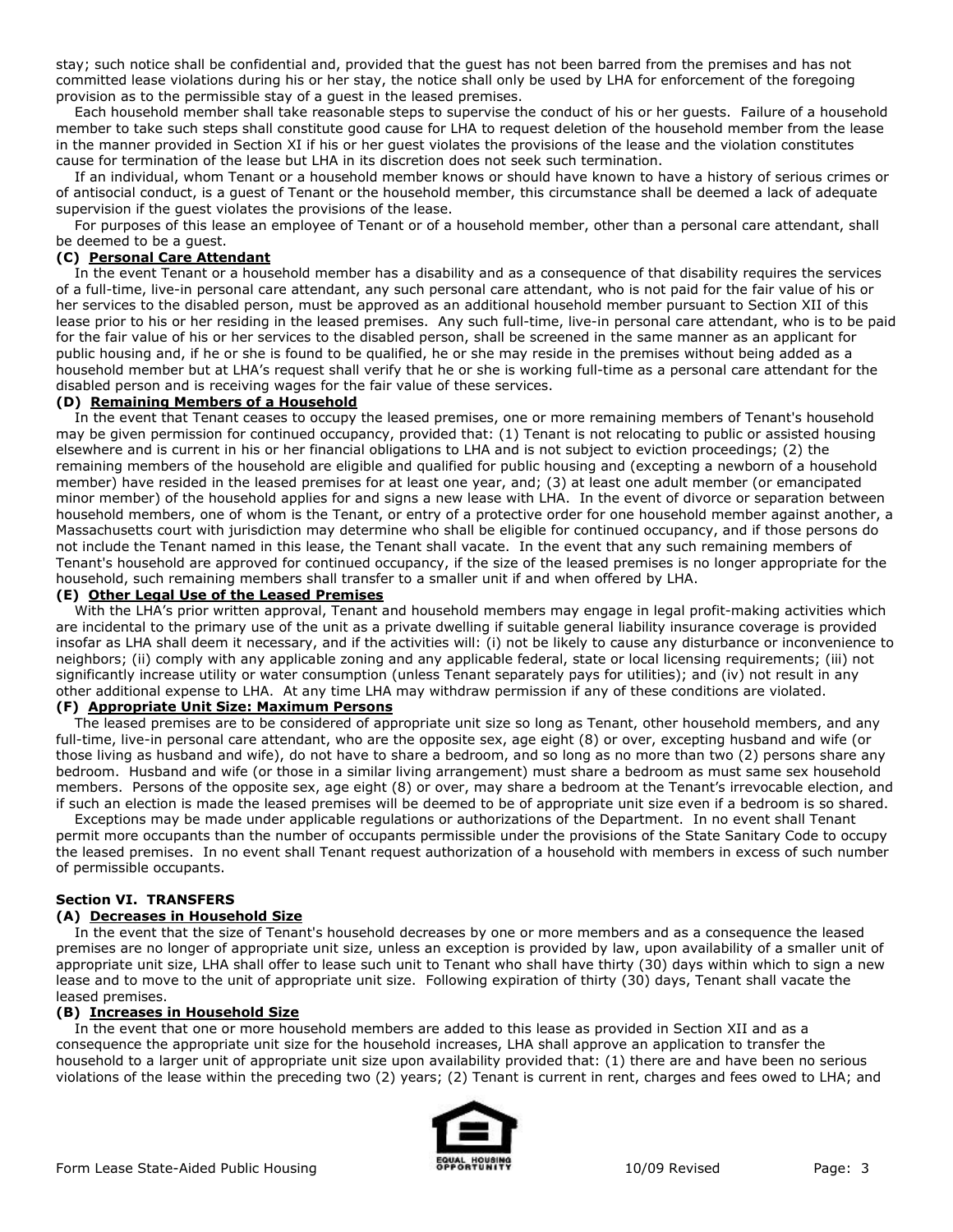(3) Tenant is not subject to eviction proceedings or to the terms of an agreement for judgment in a prior eviction proceeding. **(C) Transfers for Modernization Work**

 In the event modernization work is to be undertaken involving the leased premises, LHA shall give written notice about the work and offer to transfer Tenant's household to another unit of appropriate unit size upon availability. Upon notice of availability of such a unit, Tenant shall have thirty (30) days within which sign a lease for and to move to the other unit. Following expiration of thirty (30) days from the notice of availability, Tenant shall vacate the leased premises.

#### **(D) Other Reasons for Transfer**

LHA may approve an application for transfer pursuant to applicable state regulations or authorization of the Department.

### **Section VII. HAZARDOUS CONDITIONS**

#### **(A) Report and Repair of Hazardous Conditions**

 If, as a consequence of damage to the leased premises or the building of which it is part, conditions are created which are imminently hazardous to the life, health, or safety of the Tenant's household, Tenant shall immediately report the conditions to LHA. LHA shall make its best efforts to repair the damage within a reasonable time and shall prioritize such repairs in its repair schedule. If the damage was caused by Tenant, other household member or guest the cost of repairs shall be charged to and paid by Tenant.

#### **(B) Temporary Alternative Accommodations During Prolonged Repairs**

 If such imminently hazardous conditions exist, LHA shall offer alternative temporary accommodations in an appropriately sized vacant unit, if available, in the event that repairs necessary to correct the hazardous conditions cannot be made within a reasonable time, provided that the damage was not caused by Tenant, other household member or guest. Tenant shall have the same obligations, including the same rental obligation, for these temporary accommodations as for the leased premises but shall move back to the leased premises forthwith upon notice that necessary repairs have been made.

# **(C) Abatement of Rent During Prolonged Repairs**

 If such imminently hazardous conditions exist, LHA shall abate Tenant's rent for the leased premises by a percentage commensurate with the percentage loss in its value as a dwelling provided that: (1) repairs necessary to correct the hazardous conditions cannot be made within a reasonable time; (2) Tenant has not been notified that alternative temporary accommodations are available; and, (3) the damage was not caused by Tenant, other household member or guest.

#### **Section VIII. LHA OBLIGATIONS**

#### LHA has the following obligations:

### **(A) Initial Condition of Leased Premises**

 To deliver the leased premises in decent, safe and sanitary condition at initial occupancy in conformity with the requirements of Chapter II of the State Sanitary Code.

#### **(B) Heat**

 To provide and maintain in good condition a heating system and to supply legally requisite heat during the period from September 15 through June 15 of each year, unless the Tenant is required to supply heating fuel and fails to provide adequate fuel or is otherwise responsible for the lack or inadequacy of heat.

#### **(C) Hot Water**

 To provide and maintain in good condition a hot water heater and to supply legally requisite hot water in sufficient quantity and pressure for ordinary use unless the Tenant is required to supply the fuel and fails to provide adequate fuel or is otherwise responsible for the lack or inadequacy of hot water.

#### **(D) Extermination**

 To provide extermination services as necessary. Tenant may be charged for special extermination services required as a consequence of Tenant's failure to keep the leased premises in a clean and sanitary condition or failure to properly prepare the leased premises for scheduled extermination services.

#### **(E) Maintenance of Structural Elements**

To maintain the structural elements of the building containing the leased premises.

### **(F) Maintenance of Common Areas**

To maintain the common areas of the building open to the household.

## **(G) Appliances**

 To provide a stove and the following additional appliances if any, in safe condition and working order at initial occupancy:

(Specify any additional appliances to be provided by LHA)

#### **(H) Locks**

 To provide new door locks or rekeyed door lock cylinders at the beginning of the tenancy, and thereafter to rekey door lock cylinders within a reasonable time of Tenant's request and at Tenant's expense. To rekey locks promptly upon request of a household member who has obtained a restraining order which is in force against another household member on account of domestic violence and to waive charges for the cost where circumstances warrant.

### **(I) Notice of Tenant's Right to Grieve**

 To notify Tenant in writing of the specific grounds for any proposed adverse action against Tenant by LHA and to notify Tenant of Tenant's right to request a grievance hearing and the process to be used in circumstances where the Tenant has a

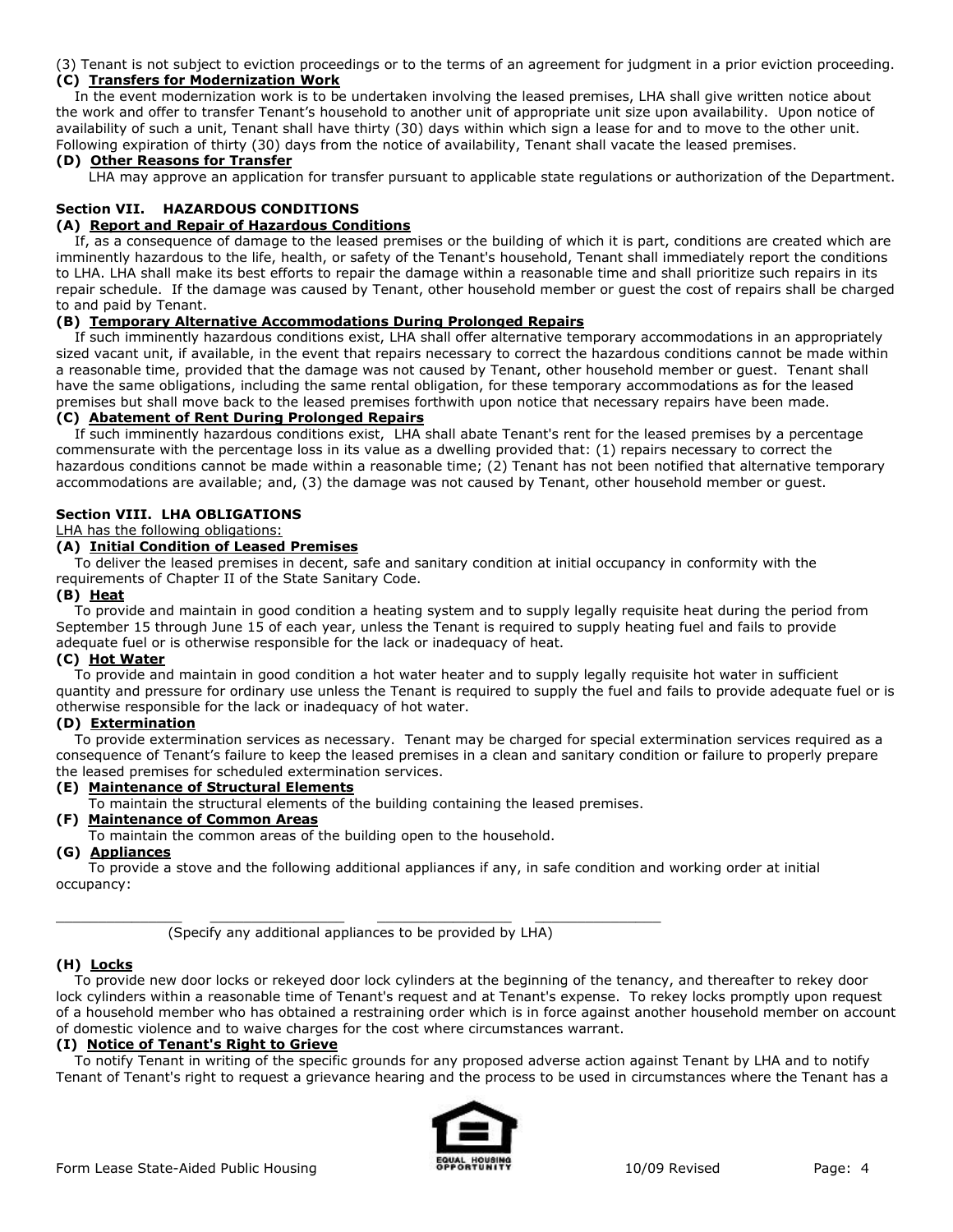right to such a hearing if requested.

### **(J) Emergency Repairs**

 To use best efforts to make emergency repairs or otherwise correct conditions which are imminently hazardous to the life, health or safety of Tenant or other household members within a reasonable time after receiving notice and to take other measures specified in Section VII regarding hazardous conditions.

#### **(K) Non-emergency Repairs**

 To use best efforts to complete all reasonably required non-emergency repairs of the leased premises within a reasonable time after receiving notice.

### **(L) Confidentiality of Records**

 To preserve the confidentiality of records of Tenant and other household members in accordance with and to the extent provided by 760 CMR 8.00 and other applicable law.

### **(M) Respect of Tenant's Right to Join a Tenant Organization**

To respect Tenant's right to organize and/or join a tenant association and/or a tenant organization.

### **(N) Copies of Rules**

 Notify Tenant of changes in pertinent rules, policies and regulations affecting the Tenant's tenancy and provide, after a request by Tenant, copies of any such rules, policies and regulations, provided that there may be a charge for such copies if the Tenant has previously been provided with the material.

### **(O) Prompt Redetermination of Rent**

 To redetermine rents promptly at the time of annual redetermination and at the time of any interim redetermination as provided in Section IV and to take appropriate steps to obtain verification of increases or decreases in income promptly.

# **(P) Prompt Processing of Applications for Transfer**

#### To process applications for transfer promptly. **(Q) Prompt Processing of Applications to Add a Household Member**

 To process applications which seek to add a household member promptly and to determine the qualification of each such proposed household member pursuant to 760 CMR 5.00 promptly.

### **(R) Eviction Proceedings Against Others**

 To commence eviction proceedings against another tenant if LHA determines that such proceedings are warranted under the circumstances and likely to succeed against other such tenant on account of behavior by such tenant, other household member or guest which has jeopardized the health or safety of Tenant or other household member named in this lease.

#### **(S) Assistance to Victims of Domestic Violence**

 To provide assistance which the LHA may determine to be reasonable and appropriate to a household member who is a victim of domestic violence.

### **Section IX. TENANT'S OBLIGATIONS**

Tenant has the following obligations which are material conditions of Tenant's tenancy:

### **(A) Payment of Rent**

To pay rent as provided in Sections II and IV.

### **(B) Payment for Utilities**

 To pay the cost of any utilities specified in Section III and to provide sufficient fuel for heat and hot water if provision of fuel is Tenant's responsibility pursuant to Section III.

### **(C) Transfer**

 To transfer to a unit of appropriate unit size because of decreases in household size as provided in Section VI (A) or because of modernization work as provided in Section VI (C).

#### **(D) Proper Conduct on Housing Authority Property**

 To conduct himself/herself, (and to cause each other household member and any guest of Tenant or of another household member to conduct themselves) in a peaceful manner and in a manner which will not injure, endanger, harass or disturb other residents, LHA employees, or other persons lawfully on the LHA's property.

#### **(E) No Threats, Harassment or Nuisance**

 To refrain from (and to cause each household member and guest to refrain from) unlawful threats or harassment directed against LHA's officers or employees, other residents and others lawfully on the leased premises or on LHA property. To create or maintain no nuisance (and to cause each household member and guest to create or maintain no nuisance) in the leased premises or on LHA property.

#### **(F) No Crimes On or Near the Leased Premises**

 To refrain from (and to cause each household member to refrain from) any and all criminal conduct in the leased premises, on LHA property or in its vicinity (1) which interferes with or threatens to interfere with the rights of other persons to live quietly, securely and peaceably, (2) which adversely affects or threatens to adversely affect the health, safety, or quality of life of other persons, including LHA officers and employees, residents and others lawfully on the property or in its vicinity, or (3) which adversely affects or threatens to adversely affect the security of property owned by others, including the LHA, its officers and employees, residents and others lawfully on the property or in its vicinity. Such criminal conduct shall also include but not be limited to the criminal conduct specified in Sections X (E) (2) and (3) of this lease.

### **(G) No Serious Crimes Outside Housing Authority Property**

 In addition to the foregoing obligation to refrain from criminal activity in the leased premises and on LHA property and its vicinity, to refrain from and to cause each household member to refrain from commission of any serious criminal act which involves: (1) violence against any other person, even if not on LHA property or in its vicinity, (such a crime includes but is

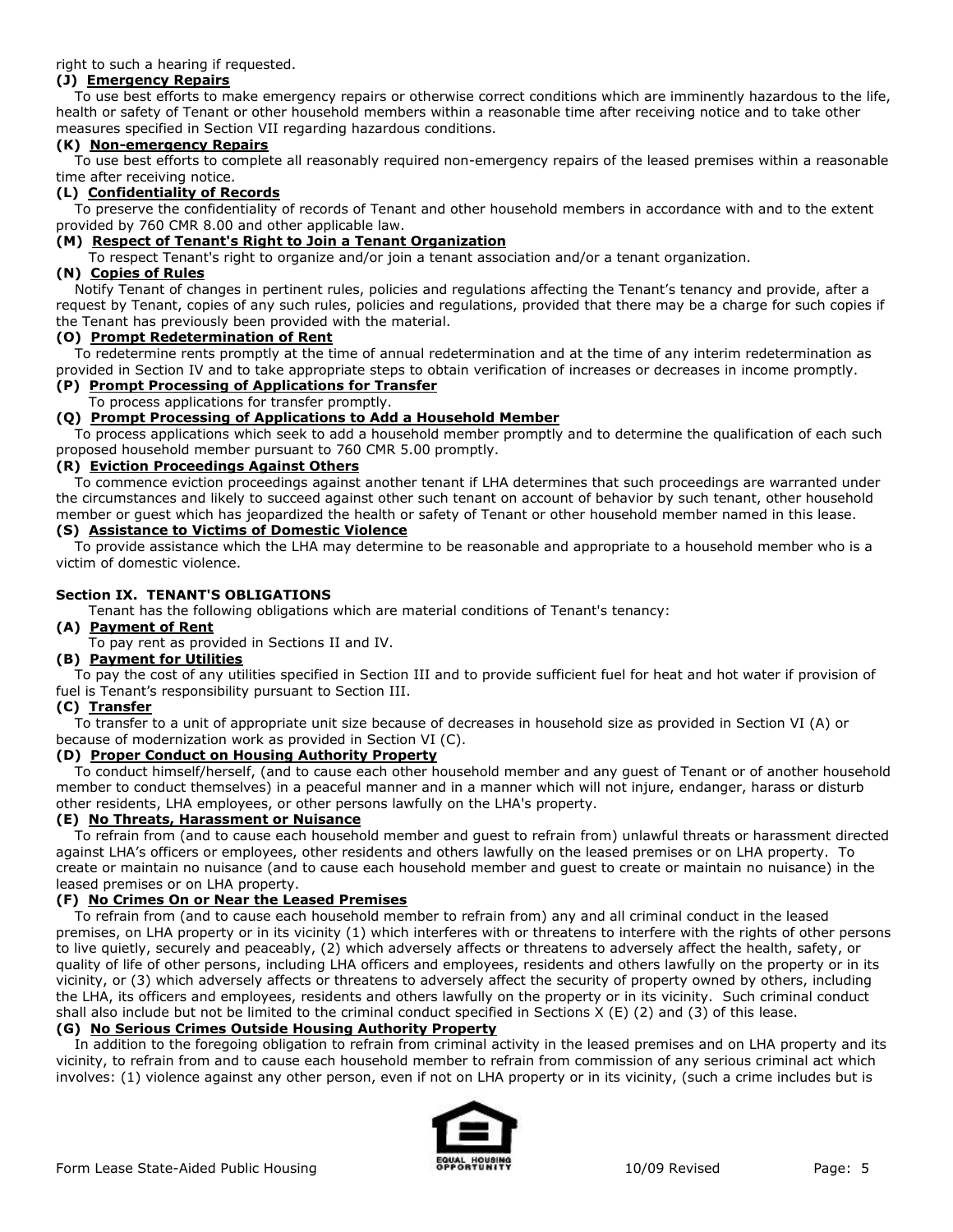not limited to murder, attempted murder, assault and battery with a dangerous weapon, robbery, rape, and indecent assault); (2) sexual misconduct with a child; or (3) the sale or distribution of a controlled substance.

### **(H) No Disturbances or Loud Noise**

 To refrain from (and to cause each household member and guest to refrain from) making or creating loud noise or noises, which unreasonably disturb or are likely to unreasonably disturb neighbors, including the LHA's employees. As part of this obligation, Tenant shall refrain (and shall cause each household member and guest to refrain) from playing televisions, radios, CD players, tape players, musical instruments, and the like at a high volume which unreasonably disturbs or is likely to unreasonably disturb neighbors. Tenant shall refrain from and shall cause household members and guests to refrain from holding parties or group gatherings in the leased premises which unreasonably disturb or are likely to unreasonably disturb neighbors. Tenant shall refrain from and shall cause household members and guests to refrain from making loud noise in common areas, roadways, parking areas or elsewhere on or in the vicinity of LHA's property which unreasonably disturbs or is likely to unreasonably disturb neighbors, including but not limited to: (1) unnecessarily noisy operation of any motor vehicle including the operation of any motor vehicle without a working muffler, (2) unreasonably loud indoor or out-of-door parties or gatherings, (3) unreasonably loud or raucous individual behavior, and (4) other activities or behavior which create disturbance or unreasonably loud noise. Tenant shall immediately take effective measures to bring his or her own behavior and the behavior of household members and guests into compliance with this subsection upon request of an officer or employee of LHA or any other person.

### **(I) Maintaining Clean and Sanitary Condition of Leased premises**

 To keep (and to cause each household member and guest to keep) the leased premises in a clean and sanitary condition and promptly to remedy any lack of cleanliness or lack of sanitary condition. Tenant shall not create any condition which is likely to attract rodents or insects, to cause offensive odors, or to endanger the health of any person. Tenant and household members shall comply with all applicable obligations imposed upon them by the State Sanitary Code.

### **(J) Disposal of Garbage and Trash**

 To dispose (and to cause each household member and guest to dispose) of all garbage, trash and refuse properly in accordance with rules established by LHA and in compliance with state and local law. Prior to disposal Tenant shall keep garbage, trash and refuse in secure bags or containers in a manner which will not attract rodents or insects or cause offensive odors.

### **(K) Maintaining Safe Condition of Leased Premises**

 To keep (and cause each household member and guest to keep) the leased premises in safe condition. There shall be no storage of flammable liquids or hazardous substances in the leased premises or elsewhere on LHA's property, unless such liquids or substances are normal household items and are properly stored. No hazardous waste of any sort shall be stored in the leased premises, and all hazardous waste, including used motor oil, shall be properly disposed of by the Tenant.

### **(L) Use and Care of Plumbing and Other Utility Services**

 To use (and to cause each household member and guest to use) the plumbing fixtures and plumbing and all other utility services properly and solely for their intended uses; not to dispose (and to cause each household member and guest not to dispose) of any oil, hazardous wastes, garbage (excepting garbage processed through a garbage disposal), or trash through the drains or the toilet. Tenant, household members and guests shall not tamper with or attempt repairs to the wiring, gas lines or plumbing and shall not overload electrical circuits or extension cords. All lamps and electrical appliances belonging to Tenant or a household member shall be properly wired. In the event electrical, gas or plumbing repairs to the leased premises shall be necessary, Tenant shall not attempt such repairs but shall immediately notify LHA about the need for repairs. Tenant, household members, and guests shall use any elevator and any common appliance properly.

### **(M) Damage**

 To refrain from damaging (and to cause each household member and guest to refrain from damaging) the leased premises or any other property of LHA. In the event damage occurs Tenant shall promptly notify LHA about the damage and the cause of the damage.

### **(N) Payment for Damage**

 To pay the cost of labor and materials reasonably necessary to repair or replace property of LHA lost, removed, damaged or destroyed by the negligence or the intentional act of Tenant, other household member or guest; to pay all costs resulting from misuse of the plumbing or other utility service or from misuse of an elevator or a common appliance; and to make such payment within thirty (30) days following Tenant's receipt of an itemized bill from LHA, which may post a list of reasonable standard charges for repair of damage.

#### **(O) Pets Policy**

 Not to keep any pets or other animals and not to permit pets or other animals to be kept in the leased premises or elsewhere on LHA property on a temporary or permanent basis, excepting reasonably quiet birds in cages or fish in tanks, without the written permission of LHA in accordance with its rules or policies.

#### **(P) Major Appliances and Heavy Items**

 Not to install or operate any major appliances (such as washers, dryers, air conditioners or freezers) or any heavy items (such as waterbeds) without the prior written approval of LHA in accordance with any applicable rules or policies.

### **(Q) Rules, Policies and Regulations**

 To comply with the rules and policies (and to cause each household member and each guest to comply with the rules and policies) established by LHA for the housing development of which the leased premises are a part pursuant to Section XX; and to comply with applicable regulations of the Department.

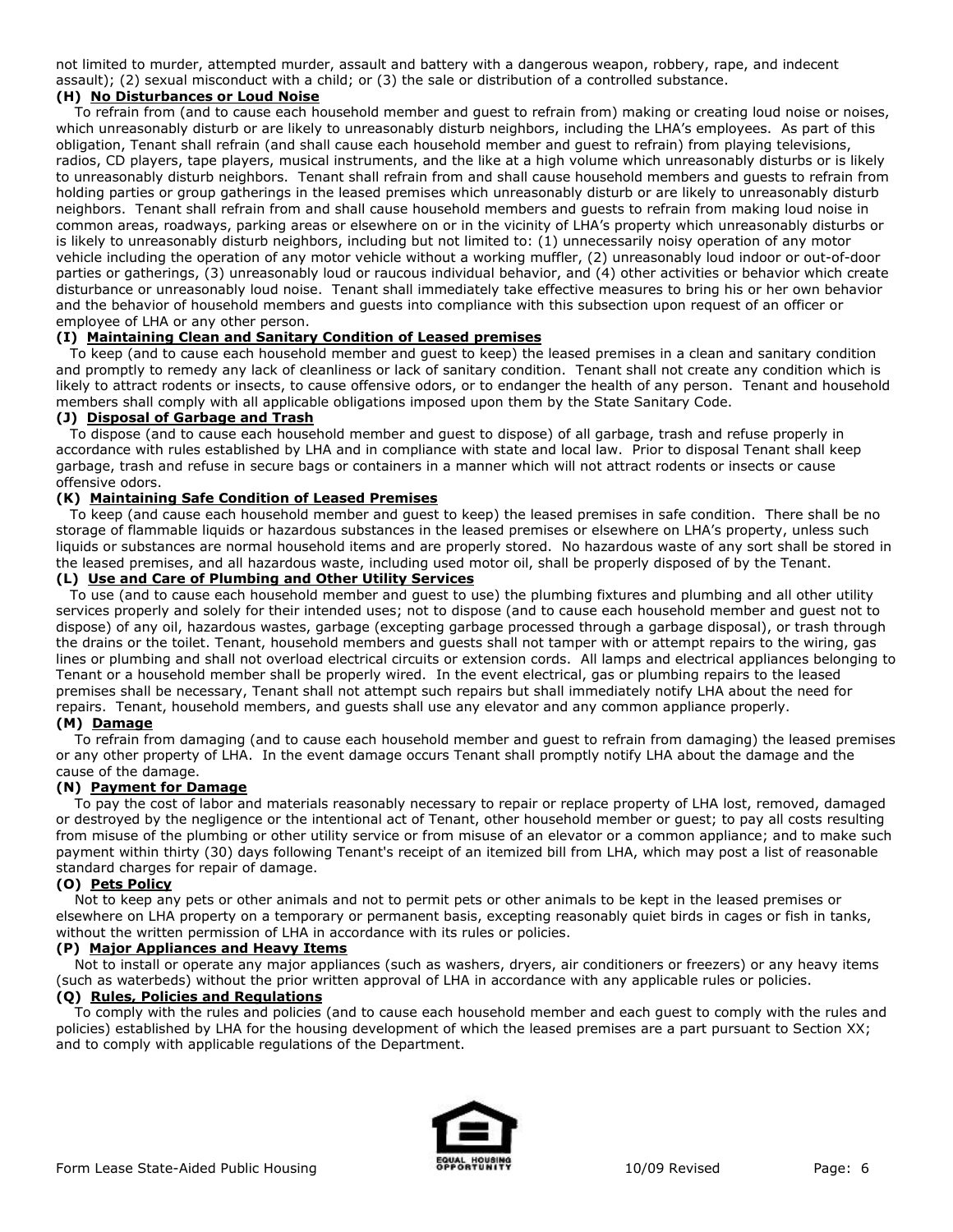### **(R) Alterations to the Leased Premises**

 To make (and to cause each household member or guest to make) no alterations or additions to the interior of the leased premises or to the exterior of the building containing the leased premises or to the grounds without the prior written approval of LHA. An approved alteration or addition which cannot be removed without damage to the leased premises, building or grounds shall not be removed and shall become the property of LHA at the time when Tenant vacates, unless Tenant shall first have deposited with LHA sufficient funds to pay for any damage resulting from removal and shall have received the written consent of LHA to the removal.

### **(S) Guests**

 To oversee and supervise the conduct of all guests of Tenant and other household members and to permit overnight guests only in accordance with and subject to the provisions of Section V(B).

### **(T) Use and Occupancy of the Leased Premises**

To use and occupy the leased premises only in accordance with the provisions set out in Section V.

### **(U) Vacating the Leased Premises**

 To vacate promptly upon termination of the lease and to leave the leased premises clean, free of garbage and trash and in as good a condition as existed at the time of commencement of the lease or at the time of a subsequent modernization, normal wear and tear, excluded.

### **(V) Smoke Detectors**

 To keep all smoke detectors in the leased premises unobstructed at all times; not to tamper with or render inoperable any smoke detector, heat detector, sprinkler, or any part of a fire detection or fire prevention system (including the removal of the battery from a battery-operated smoke detector) on LHA's property; and to notify LHA immediately of the malfunction or inoperability of any smoke detector in the leased premises; to replace uncharged batteries in any battery-operated smoke detector as necessary to maintain its operation or to notify LHA immediately of the need for such replacement.

#### **(W) Access to the Leased premises**

To permit access to the leased premises by LHA as provided in Section XV and not to replace, add or rekey any locks.

### **(X) Payment of Constable Costs and Court Filing Fees**

To pay the expenses incurred by LHA as a result of Tenant's breach of any term of this lease, including filing fees,

# constable costs, and moving and storage costs in eviction actions commenced on account of any such breach.

# **(Y) Wage, Tax and Bank Match; Social Security Numbers**

 To participate and cause household members to participate in any wage, tax, and/or bank match system required by the Department and permissible under law and to provide upon request the information and authorizations necessary for such a wage, tax, and/or bank match. Subject to any applicable law, to provide and to cause each other adult household member to provide LHA with his or her social security number, and to authorize use of such social security number for use by LHA for verification of income and assets of the household through the Massachusetts Department of Revenue's integrated tax, wage reporting, and bank match systems or similar means of verification.

### **Section X. TERMINATION OR VOIDING OF LEASE**

### **(A) Termination by Tenant**

This lease may be terminated by Tenant at any time by giving thirty (30) days advance written notice to LHA.

### **(B) Voiding by LHA**

 This lease and occupancy of the leased premises by Tenant and Tenant's household members may be annulled and made void by LHA for any of the reasons set out in M.G.L. c. 139 §19. In the event that grounds shall exist for so voiding the lease and in the event LHA shall determine to use the procedure set out in M.G.L. c. 139 §19, LHA shall give to Tenant a written notice of voiding lease, which shall state the reason for voiding the lease, prior to LHA's seeking an injunction or execution for possession in court. There shall be no grievance hearing prior to the court proceeding.

#### **(C) Termination by LHA**

 This lease and occupancy of the leased premises by Tenant and Tenant's household members may be terminated by LHA for any of the following reasons:

(1 Tenant's failure to make timely payment of rent in violation of Sections II (A) and IV.

 (2) Breach or violation by Tenant, a household member, or guest of any of the occupancy obligations and restrictions set out in Sections I and V.

 (3) Criminal conduct, threats, harassment, or nuisance by Tenant, a household member, on LHA's property, including the leased premises, or in its vicinity, in violation of Section IX (E) and (F). This criminal conduct includes but is not limited to the criminal conduct described in Section  $X(E)(2)$  and  $(3)$ .

 (4) Commission of a serious crime involving violence against another person by Tenant or by a household member, even if not on LHA property or its vicinity, at any time while the lease is in effect, in violation of Section IX(G).

 (5) The conduct of a guest, including a guest of a household member, if the conduct of the guest in the leased premises or on LHA property violates the provisions of this lease and the conduct would be grounds for termination of the lease if committed by Tenant and if the Tenant knew beforehand or should have known beforehand that the guest would engage in misconduct or if Tenant failed to take reasonable steps to supervise the guest.

 (6) In the event that Tenant has knowledge of a court order barring a person from the leased premises or from LHA property, or in the event a household member has been deleted from the lease by Tenant at the request of LHA, the Tenant's failure to take all necessary steps to exclude the person from the leased premises.

 (7) Income which exceeds the maximum allowable for a household under applicable regulations or authorization, provided that LHA may provide an exemption for up to six (6) months if Tenant can establish hardship which prevents an

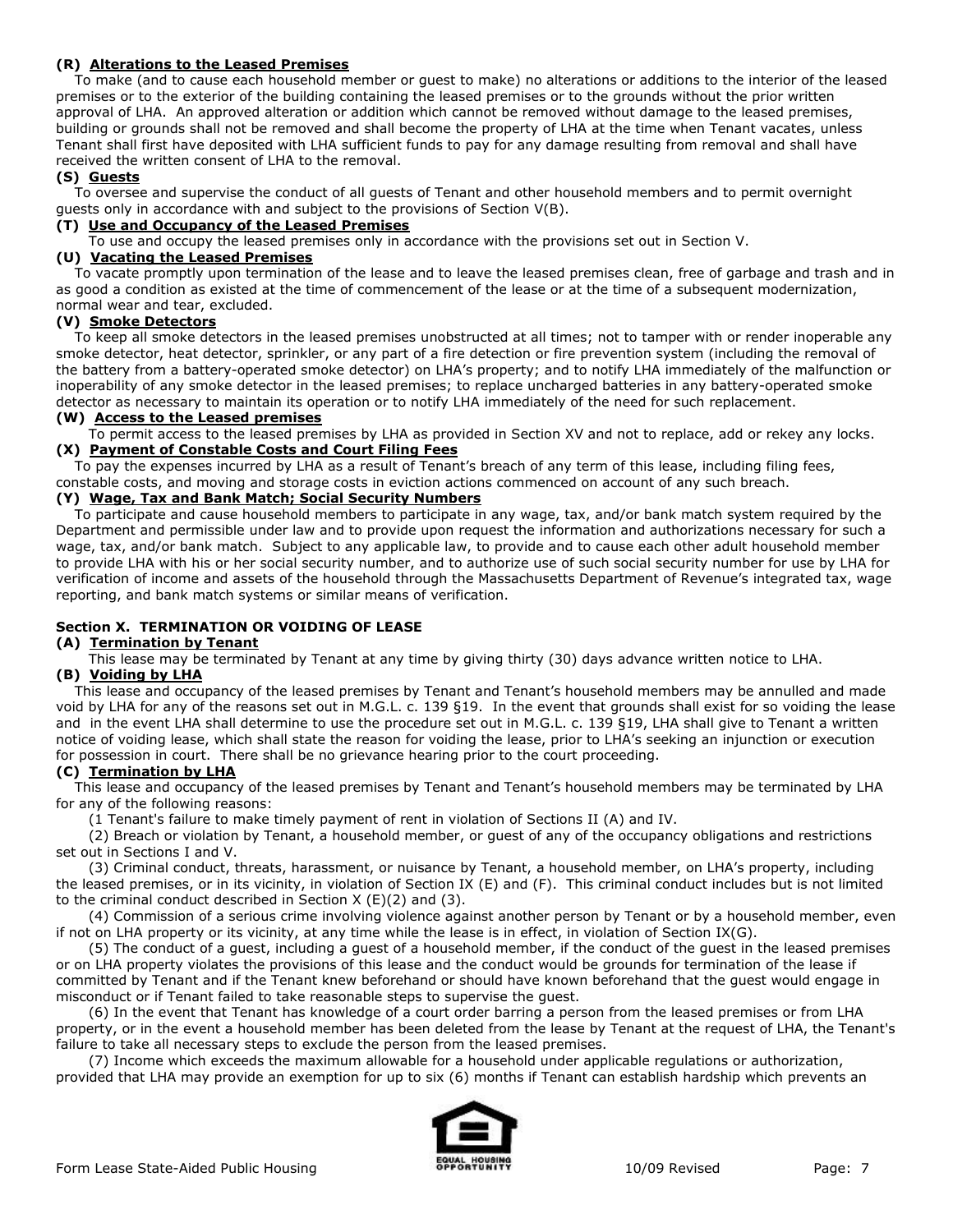earlier relocation of the household to unsubsidized housing.

 (8) Failure by the Tenant or a household member to supply complete and accurate information necessary for a rent determination or for a determination of eligibility for continued occupancy. Failure by Tenant or a household member to give requisite authorization for verification of eligibility, income, employment and household composition. Failure to provide a social security number as required in Section IX (Y), or to participate in a wage, tax or bank match as required in Section IX (Y).

 (9) Failure to supply complete and accurate information in Tenant's application for public housing or in a request for a priority or preference status or in the documentation submitted in support of Tenant's application for public housing, or request for a priority or preference status, if complete and accurate information would have provided: (a) cause for finding Tenant ineligible or unqualified for public housing; (b) cause for determining Tenant not entitled to the priority or preference status which Tenant received; (c) cause for housing Tenant in a smaller unit; or (d) cause for establishing a materially higher rent.

 (10) Failure to sign a lease, lease amendment or lease addendum containing lease provisions authorized by the Department or required by applicable regulations or by applicable law; failure to sign lease provisions required by changes in size or income of Tenant's household.

 (11) Failure to vacate in the event of a decrease in household size, as provided in Section VI (A), or in the event of modernization work, as provided in Section VI (C).

 (12) Failure by Tenant or by a household member to physically occupy the leased premises as his or her primary residence for at least nine (9) months in any twelve (12) month period except as provided in Section V (A).

 (13) A guest's staying overnight for more than a total of twenty-one (21) nights in a twelve (12) month period without LHA's written approval.

 (14) Repeated failure by Tenant to report the length of the stay of an overnight guest within a reasonable time following the stay.

 (15) Breach or violation by Tenant or a household member of any one of the other obligations set out in Section IX of this lease.

(16) Other good cause.

### **(D) LHA's Notice of Termination of Lease**

 Prior to terminating this lease and the underlying occupancy of Tenant and Tenant's household members, LHA shall give to Tenant a written notice of termination of lease which precedes the date of termination by:

(1) at least fourteen (14) days in the case of failure to pay rent;

 (2) a reasonable time considering the seriousness of the grounds for termination (but not to exceed fourteen (14) days) when the grounds (other than nonpayment of rent) are such that no grievance hearing is required; or

(3) no less than thirty (30) days in any other case.

 The notice of termination of lease shall state the reason for termination of the lease. It may include a notice to quit. If Tenant is entitled to a grievance hearing under subsection (E) of this section, the notice of termination of lease shall specify that, within seven (7) days following the date on which notice is given, Tenant has the right to request such a hearing and shall specify the process to be used in making the request.

### **(E) Administrative Hearing Prior to Lease Termination in Certain Instances**

 If LHA shall give notice of termination of lease to Tenant, within seven (7) days after the notice has been given, the Tenant may request a grievance hearing regarding whether good cause exists for terminating the lease, except that pursuant to M.G.L. c.121B, §32 no grievance hearing shall be required:<br>(1) in the event of nonpayment of rent

in the event of nonpayment of rent

(2) in the event LHA has reason to believe that Tenant or a household member:

(a) has unlawfully caused serious physical harm to another tenant or an employee of LHA or any other person lawfully on LHA's property.

(b) has unlawfully threatened to seriously physically harm another tenant or an employee of LHA or any person lawfully on LHA's property.

(c) has unlawfully destroyed, vandalized or stolen property of a tenant or of LHA or of any person lawfully on LHA's property, if such conduct creates or maintains a serious threat to the health or safety of a tenant, an LHA employee, or any other person lawfully on LHA's property.

(d) has unlawfully possessed, carried, or kept a weapon on or adjacent to LHA's property in violation of M.G.L. c. 269, §10. (e) has unlawfully possessed or used an explosive or incendiary device on or adjacent to LHA's property or otherwise violated M.G.L. c. 266, §§ 101, 102, 102A or 102B.

(f) has unlawfully possessed, sold, or possessed with intent to distribute a class A, B or C controlled substance, as defined in M.G.L. c. 94C, §31, on or adjacent to LHA's property.

(g) has engaged in other criminal conduct which seriously threatened or endangered the health or safety of any member of a tenant household, employee of LHA, or any person lawfully on LHA's property.

(h) has engaged in behavior which would be cause for voiding this lease pursuant to the provisions of M.G.L. c. 139, §19.

 (3) in the event LHA has reason to believe that a guest of Tenant or a guest of another household member has engaged in any of the behavior listed in paragraph (2) and that Tenant knew beforehand or should have known beforehand that there was a reasonable possibility that the guest would engage in misconduct.

### **(F) Procedure at a Grievance Hearing on Lease Termination**

 A written request for a grievance hearing shall be made by Tenant to the LHA within seven (7) days after notice of termination of lease has been given to Tenant. The grievance hearing shall be held pursuant to LHA's grievance procedure.

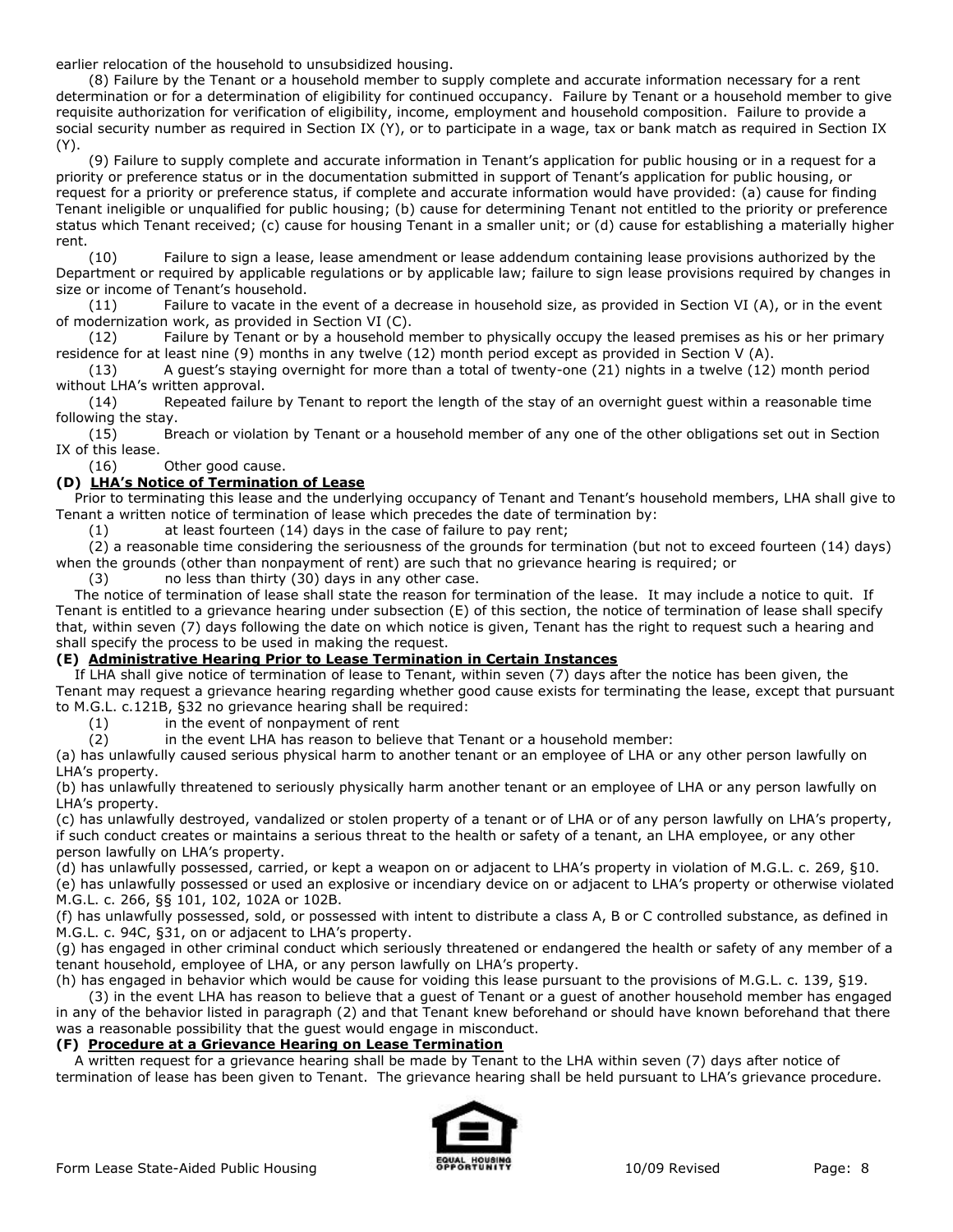LHA shall schedule a grievance hearing within thirty (30) days from receipt of the request for a hearing and at least fifteen (15) days prior to the date of termination set out in the notice of termination. Reasonable notice shall be given to Tenant.

 In cases where Tenant has properly requested a grievance hearing, LHA shall not institute an action for summary process pending the hearing and a decision in LHA's favor or other disposition without a decision on the merits.

 At the grievance hearing any additional reason for termination of the lease, which arose subsequent to the date of the notice of termination of lease, shall be considered so long as LHA gives Tenant written notice of the additional reason, not less than three (3) days before the hearing or, if a reason for eviction shall have arisen within such three (3) day period, a subsequent session of the hearing may be scheduled on not less than three (3) days notice to consider such additional reason.

### **(G) Summary Process Court Actions**

 If a grievance hearing is not required or is not requested, after the expiration of the deadline in the notice of termination of lease or notice to quit, if Tenant and Tenant's household members have failed to vacate, LHA may institute an action for summary process or other appropriate judicial action. If the decision following a grievance hearing is in LHA's favor or if there is a disposition without a decision on the merits and the deadline in the notice of termination of lease or notice to quit has expired but Tenant or any of Tenant's household members has failed to vacate, LHA may institute an action for summary process or other appropriate judicial action.

### **Section XI. DELETION OF A HOUSEHOLD MEMBER FROM THE LEASE**

 Tenant may delete a household member named in Section I of this lease or in a lease addendum by a written lease addendum signed by Tenant and LHA. In the event that the conduct of a household member is such as to constitute cause for termination of the lease under Section X, but LHA in its sole discretion determines that eviction of Tenant is not required so long as the misbehaving household member ceases occupancy in the leased premises, LHA may request that Tenant delete the household member as a person authorized to live in the leased premises. A request by LHA for deletion shall specify the reason why deletion is requested. Notwithstanding a request to delete a household member, LHA may issue a notice of termination of lease on account of the same conduct of the household member about which a request for deletion is made. In the event a household member has been deleted at the request of LHA, Tenant shall not permit such person to be a guest thereafter.

### **Section XII. ADDITION OF A HOUSEHOLD MEMBER TO LEASE**

LHA Approval of an Additional Member Required Prior to Occupancy

 Before any person not named in this lease may be added as a household member, Tenant and the person involved shall have applied in writing to LHA for approval of a household including such person and LHA shall have approved the application. The enlarged household shall meet all applicable eligibility requirements for a household initially applying for housing except income shall be within the limit for continued occupancy. Before approving a household including an additional person age ten (10) or older as a member LHA shall screen him or her as an applicant for public housing and shall determine him or her to be qualified. Upon such approval, Tenant and LHA shall sign a new lease or a written lease addendum naming the person as an additional household member. Unless and until a new lease or a written lease addendum has been signed, the person applying to be added as a household member, shall not occupy the leased premises except under the restrictions applicable to guests. In the event of the birth of a child to Tenant or a household member, LHA shall approve an enlarged household including any such child. Except as may be permitted by applicable state regulations or by other applicable law or authorization, the leased premises shall be of appropriate unit size for the household including the additional person. In no event shall Tenant's household exceed the maximum number of occupants permissible for the leased premises under the provisions of the State Sanitary Code.

#### **Section XIII. REASONABLE ACCOMMODATION OR MODIFICATION ON ACCOUNT OF A DISABILITY**

 The LHA is obligated to make reasonable accommodations and reasonable modifications for persons with disabilities. If Tenant or a household member has a disability and, on account of this disability, in order to have equal opportunity to use and enjoy the leased premises or the public or common use areas or to participate fully in the LHA's programs, activities, or services, needs a reasonable accommodation in LHA's rules, policies, practices or services, or needs a reasonable modification of the leased premises or public or common use areas, the Tenant or household member, or person acting on behalf of the Tenant or household member, may request a reasonable accommodation or a reasonable modification. Within a reasonable time following verification, as needed, of the existence of a disability and the disability-related need for an accommodation or modification, the LHA shall provide an accommodation or modification that is reasonable under the circumstances, including the availability of funds.

### **Section XIV. INSPECTIONS**

### **(A) Pre-occupancy Inspection**

 Prior to occupancy LHA and Tenant (or Tenant's designated representative) shall inspect the leased premises; following the inspection LHA shall provide Tenant with a written statement of condition describing the condition of the leased premises and any appliances in it. The statement of condition shall be signed by both LHA and Tenant (or Tenant's designated representative) prior to occupancy.

#### **(B) Periodic Inspections**

 LHA may conduct periodic inspections of the leased premises. Tenant shall receive advance notice as provided in Section XV and shall receive a written copy of the results of each such inspection.

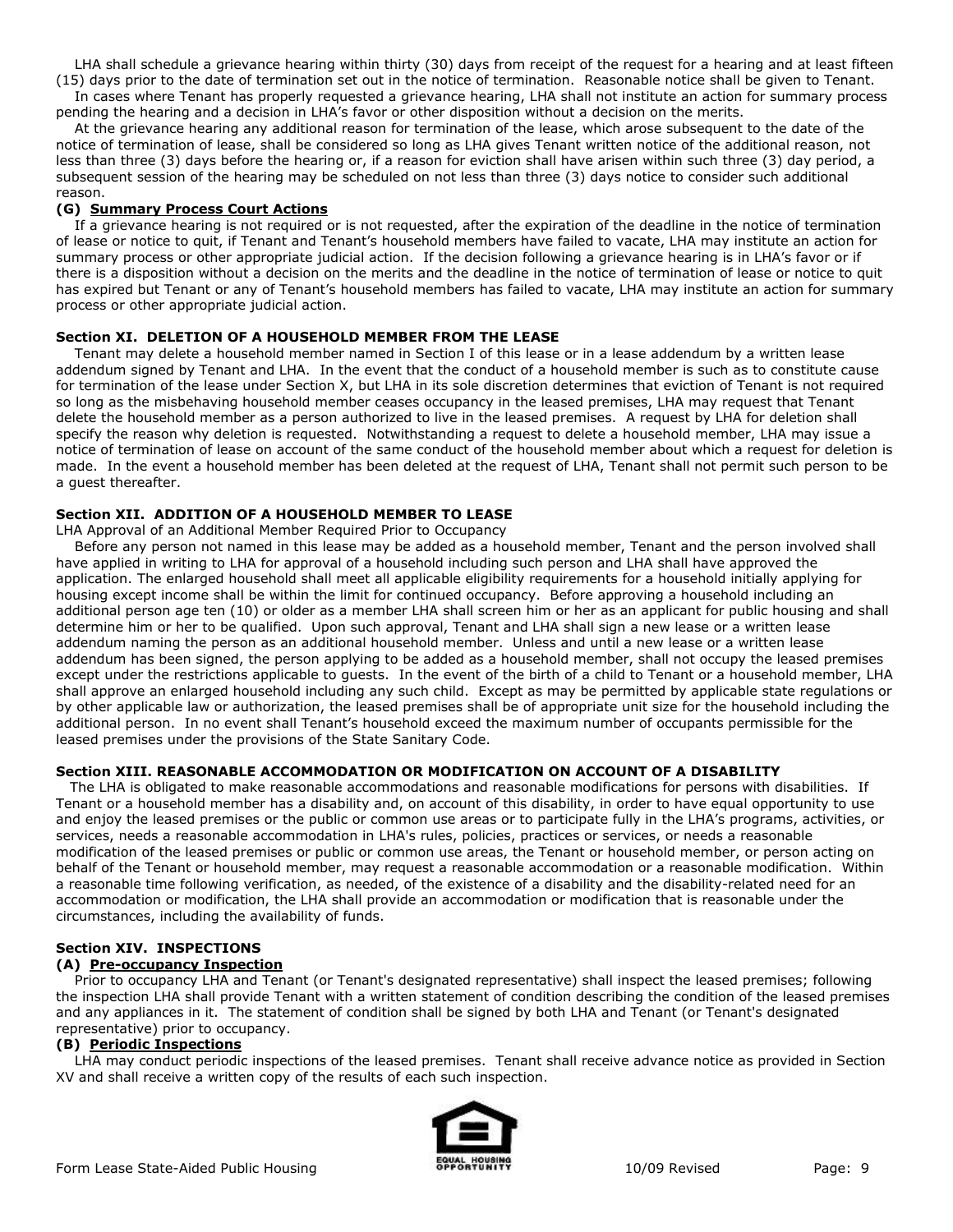### **(C) Termination Inspection**

 Upon termination of occupancy, LHA and Tenant (unless Tenant vacates without notice or refuses to participate or to designate a representative) shall inspect the leased premises and LHA shall provide Tenant with a written statement of condition which shall list any damage or destruction, apart from reasonable wear and tear. LHA shall at such time or thereafter submit a bill to Tenant for the reasonable charges for repairs and replacements required to put the leased premises in as good condition as the condition reflected by the original statement of condition (as it may have been modified as a result of modernization), reasonable wear and tear during occupancy by Tenant excepted. Following receipt of the bill, Tenant shall forthwith pay such charges.

# **Section XV. ACCESS TO THE LEASED PREMISES BY LHA**

### **(A) Access for Non-Emergency Repairs, Maintenance or an Inspection**

 LHA may enter the leased premises at reasonable times to perform non-emergency repairs, maintenance or modernization work or to conduct an inspection, and in the absence of an agreed time shall give Tenant at least forty-eight (48) hours advance notice of the time and purpose of entry.

### **(B) Access for Requested Repairs or Maintenance**

 In the event of repairs and maintenance in response to a request by Tenant, in the absence of an agreed time, LHA shall give Tenant reasonable notice prior to entry, given, whenever possible, at least on the day prior to entry.

### **(C) Access for an Emergency**

 If LHA has reasonable cause to believe that an emergency exists endangering life or property which requires immediate action, LHA shall give Tenant whatever reasonable notice which the circumstances may permit before accessing the leased premises to deal with the emergency.

### **(D) Access Where No Adult Present**

 If at any time LHA shall have entered the leased premises and if no adult household member shall have been present, LHA shall leave a written notice specifying the time and reason for access and any work performed or measures taken.

# **Section XVI. PERSONAL PROPERTY**

### **(A) Insurance of Personal Property By Tenant**

 Tenant shall be responsible for insuring personal property belonging to Tenant, other household members and guests against theft or other casualty.

### **(B) Removal of Personal Property**

 Upon termination of this lease and the departure of Tenant, Tenant shall immediately remove all personal property belonging to Tenant and to other household members or guests from the leased premises and from LHA property.

### **(C) Personal Property Left on Termination of Lease**

 Any personal property belonging to Tenant, other household members or guests, which is not removed from the leased premises and from LHA's property following the termination of the lease and departure of Tenant, shall be treated as abandoned and may be disposed of by LHA. Tenant shall be responsible for and shall reimburse LHA for costs for moving, storage and disposal of personal property following termination of this lease.

# **Section XVII. NOTICES**

# **(A) Notices to Tenant**

 A notice of termination of lease, notice to quit, notice of voiding lease or notice of apparent abandonment shall be given to Tenant as follows:

- (1) in writing; and
- (2) (a) given to Tenant in hand; or

(b) sent by certified mail, return receipt requested, to the Tenant at the address of the leased premises or such other mailing address provided by Tenant to LHA; or

(c) given to any person answering the door to the leased premises with a copy mailed to Tenant by regular first class mail; or (d) placed under or through the door to the leased premises with a copy mailed to Tenant by regular first class mail in the event no person answers at the door to the leased premises; or

(e) by service by a constable or a deputy sheriff in the manner provided for service of civil process.

 Other notices to Tenant shall be sufficient if in writing and sent by regular first class mail or hand delivered to the leased premises.

### **(B) Notices to LHA**

Any notice to LHA shall be sufficient if:

- (1) in writing; and
- (2) (a) sent by certified mail, return receipt requested to LHA at its office; or

(b) hand delivered to LHA's office during regular business hours.

#### **Section XVIII. COMPLIANCE WITH REGULATIONS OF THE DEPARTMENT OF HOUSING AND COMMUNITY DEVELOPMENT**

 The Department of Housing and Community Development has promulgated and may promulgate regulations regarding the terms and conditions of public housing. Insofar as applicable LHA and Tenant shall comply with the Department's regulations and any authorizations or waivers issued pursuant thereto. LHA shall post and keep posted in a conspicuous place in its central office and, if practical, in each development a copy of the applicable regulations although absence of posting shall not